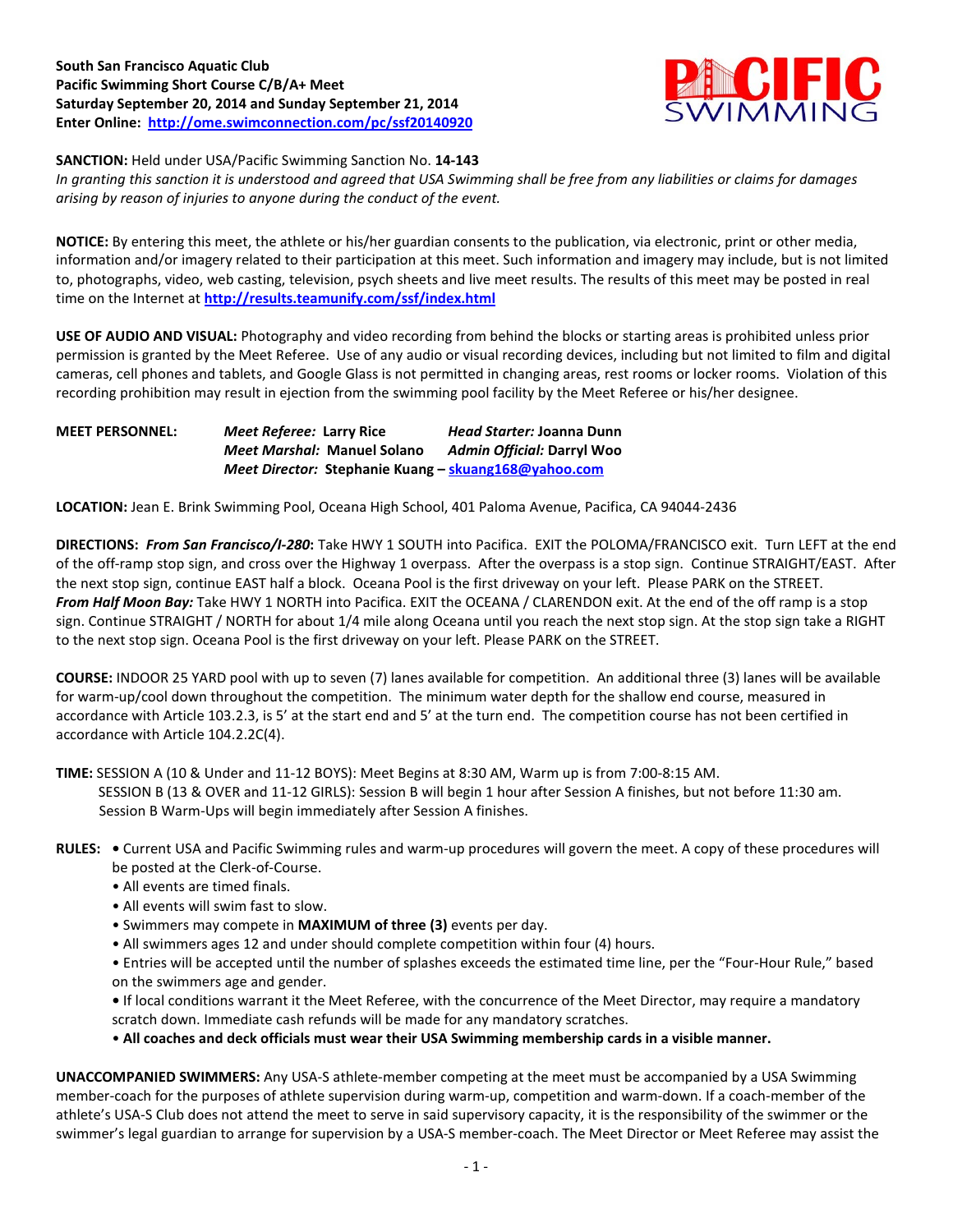swimmer in making arrangements for such supervision; however, it is recommended that such arrangements be made in advance of the meet by the athlete's USA-S Club Member-Coach.

**RACING STARTS:** Swimmers must be certified by a USA-S member-coach as being proficient in performing a racing start, or must start the race in the water. It is the responsibility of the swimmer or the swimmer's legal guardian to ensure compliance with this requirement.

**RESTRICTIONS:** • Smoking and the use of other tobacco products is prohibited on the pool deck, in the locker rooms, in spectator

- seating, on standing areas and in all areas used by swimmers, during the meet and during warm-up periods.
- Sale and use of alcoholic beverages is prohibited in all areas of the meet venue.
- No glass containers are allowed in the meet venue.
- No propane heater is permitted except for snack bar/meet operations.
- All shelters must be properly secured.

• Except where venue facilities require otherwise, changing into or out of swimsuits other than in locker rooms or other designated areas is not appropriate and is strongly discouraged.

• Restricted access area the East and South ends of the swimming pool deck. Access only for Competitors, Coaches, Officials, and meet Staff/Volunteers and Timers. No Flash Photography.

**ELIGIBILITY:** • Swimmers must be current members of USA-S and enter their name and registration number on the meet entry card as they are shown on their Registration Card. If this is not done, it may be difficult to match the swimmer with the registration and times database. The meet host will check all swimmer registrations against the SWIMS database and if not found to be registered, the Meet Director shall accept the registration at the meet (a \$10 surcharge will be added to the regular registration fee). Duplicate registrations will be refunded by mail.

• Swimmers in the "A" Division must have met at least USA Swimming Motivational "A" minimum time standard. Swimmers in the "B" Division must have met at least the listed "B" minimum time standard. All entry times slower than the listed "B" time standard will be in the "C" Division.

- Entries with **"**NO TIME" will be ACCEPTED.
- Entry times submitted for this meet will be checked against a computer database and may be changed in accordance with Pacific Swimming Entry Time Verification Procedures.
- Disabled swimmers are welcome to attend this meet and should contact the Meet Director or Meet Referee regarding and special accommodations on entry times and seeding per Pacific Swimming policy.
- Swimmers 19 years of age and over may compete in the meet for time only, no awards. Such swimmers must have met standards for the 17-18 age group.
- The swimmer's age will be the age of the swimmer on the first day of the meet.

**ENTRY PRIORITY:** Zone 1N swimmers entering online must do so by 11:59 PM Wednesday, September 3, 2014 in order to receive priority acceptance to the meet. Surface mail entries must be postmarked by Monday, September 1 in order to receive priority acceptance to the meet. No swimmer other than those from Zone 1N may enter the meet until the priority period has concluded.

**ENTRY FEES:** \$4.00 per event plus an \$8.00 participation fee per swimmer. Entries will be rejected if payment is not sent at time of request.

**ONLINE ENTRIES:** To enter online go to **<http://ome.swimconnection.com/pc/ssf20140920>** to receive an immediate entry confirmation. This method requires payment by credit card. Swim Connection, LLC charges a processing fee for this service, equal to \$1 per swimmer plus 5% of the total Entry Fees. Please note that the processing fee is a separate fee from the Entry Fees. If you do not wish to pay the processing fee, enter the meet using a mail entry. Entering online is a convenience, is completely voluntary, and is in no way required or expected of a swimmer by Pacific Swimming. Online entries will be accepted through Wednesday, September 10, 2014.

**MAILED OR HAND DELIVERED ENTRIES**: Entries must be on the attached consolidated entry form. Forms must be filled out completely and printed clearly with swimmers best time. Entries must be postmarked by midnight, Monday, September 8, 2014 or hand delivered by 6:30 p.m. Wednesday, September 10, 2014. No late entries will be accepted. No refunds will be made, except mandatory scratch downs. Requests for confirmation of receipt of entries should include a self-addressed envelope.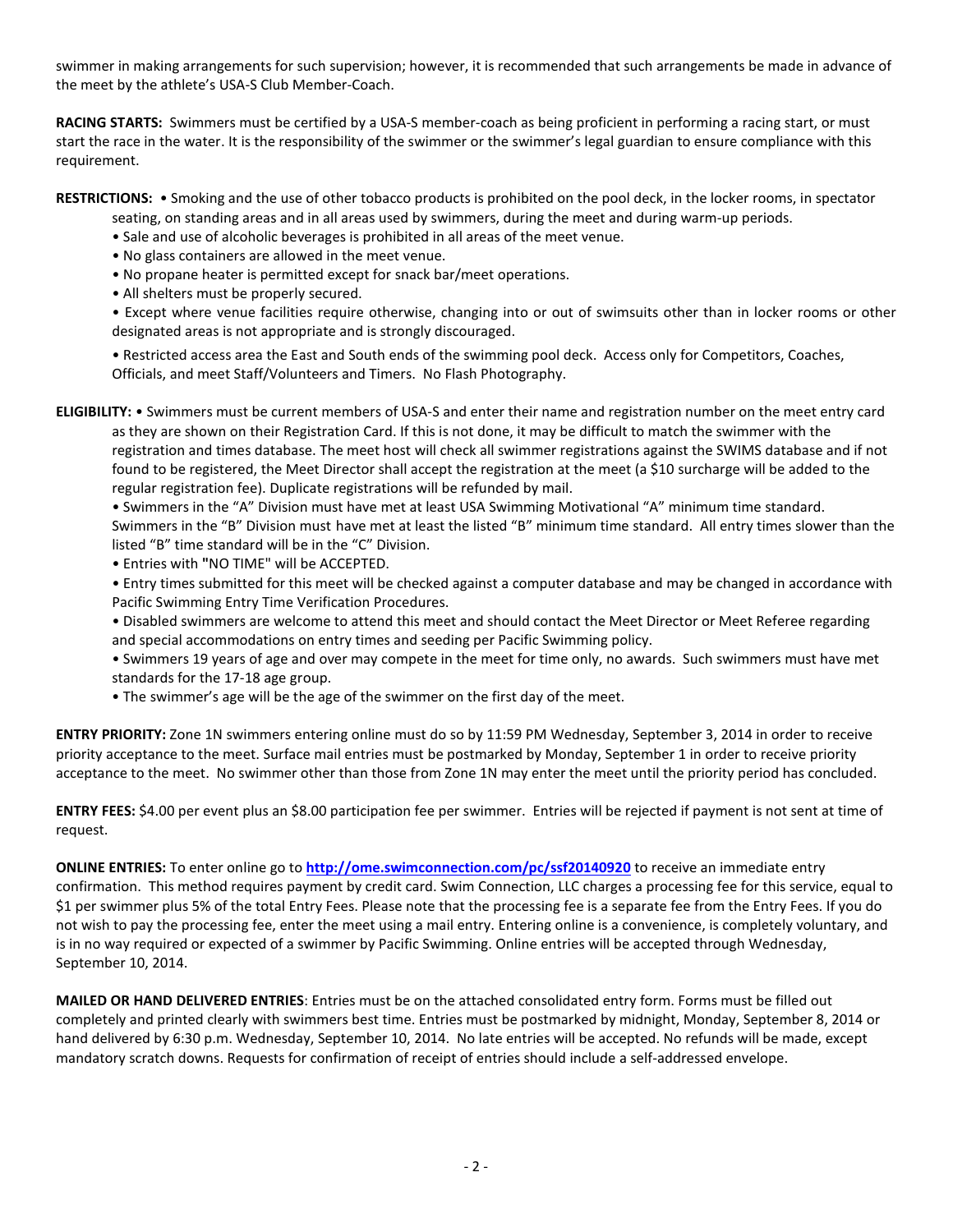**Make check payable to**: South San Francisco Aquatic Club **Mail entries to: Stephanie Kuang Hand deliver entries to: Marcus Nava** 2221 Kenry Way 781 Tennis Drive South San Francisco, CA 94080South San Francisco, CA 94030

**CHECK-IN:** The meet will be deck seeded. Swimmers must check-in at the Clerk-of-Course. Close of check-in for all individual events shall be no more than 60 minutes before the estimated time of the start of the first heat of the event. No event shall be closed more than 30 minutes before the scheduled start of the session. Swimmers who do not check in will not be seeded and will not be allowed to compete in that event.

**SCRATCHES:** Any swimmers not reporting for or competing in an individual timed final event that they have checked in for shall not be penalized.

**AWARDS:** Ribbons for 1st thru 8th place for individual events in the A, B, and C divisions: 8 & under, 9/10, 11/12, 13/14, 15 & Over. No ribbons for swimmers 19 and over. Standard "A" medals awarded to swimmers achieving NEW "A" times in each event regardless of place achieved in the event. All awards to be picked up by coaches at end of each session. Awards will not be mailed out.

**ADMISSION:** Free. A 2-days program will be available for a reasonable fee.

**SNACK BAR & HOSPITALITY:** A snack bar will be available throughout the competition. Coaches and working deck officials will be provided lunch. Hospitality will serve refreshments to timers and volunteers.

**MISCELLANEOUS:** No overnight parking is allowed. Facilities will not be provided after meet hours.

**MINIMUM OFFICIALS:** Teams must follow Zone 1 North rules for providing officials. Each team must provide officials for each session according to the number of swimmers entered in that session, following the table below. Teams that do not provide sufficient officials must provide coaches to act in the place of officials

| Club swimmers entered in session | <b>Trained and carded officials requested</b> |  |  |  |  |  |
|----------------------------------|-----------------------------------------------|--|--|--|--|--|
| 1-10                             |                                               |  |  |  |  |  |
| $11 - 25$                        |                                               |  |  |  |  |  |
| $26 - 50$                        |                                               |  |  |  |  |  |
| 51-75                            |                                               |  |  |  |  |  |
| 76-100                           |                                               |  |  |  |  |  |
| 100 or more                      | 5 (+1 for every additional 25 swimmers)       |  |  |  |  |  |

## **EVENT SUMMARY**

| <b>SATURDAY</b> |          |           |        | <b>SUNDAY</b> |          |           |        |  |  |
|-----------------|----------|-----------|--------|---------------|----------|-----------|--------|--|--|
| 8 & UN          | $9 - 10$ | $11 - 12$ | 13-18  | 8 & UN        | $9 - 10$ | $11 - 12$ | 13-18  |  |  |
| 100 IM          | 100 IM   | 100 BK    | 100 BK | 100 FR        | 200 FR   | 100 FL    | 100 FL |  |  |
| 25 BR           | 100 BR   | 50 FR     | 50 FR  | 50 BR         | 50 BR    | 50 BR     | 200 BR |  |  |
| 50 FL           | 50 FL    | 100 BR    | 100 BR | 25 FL         | 100 FL   | 100 FR    | 100 FR |  |  |
| 25 FR           | 100 FR   | 50 FL     | 200 FR | 25 BK         | 50 BK    | 200 IM    | 200 IM |  |  |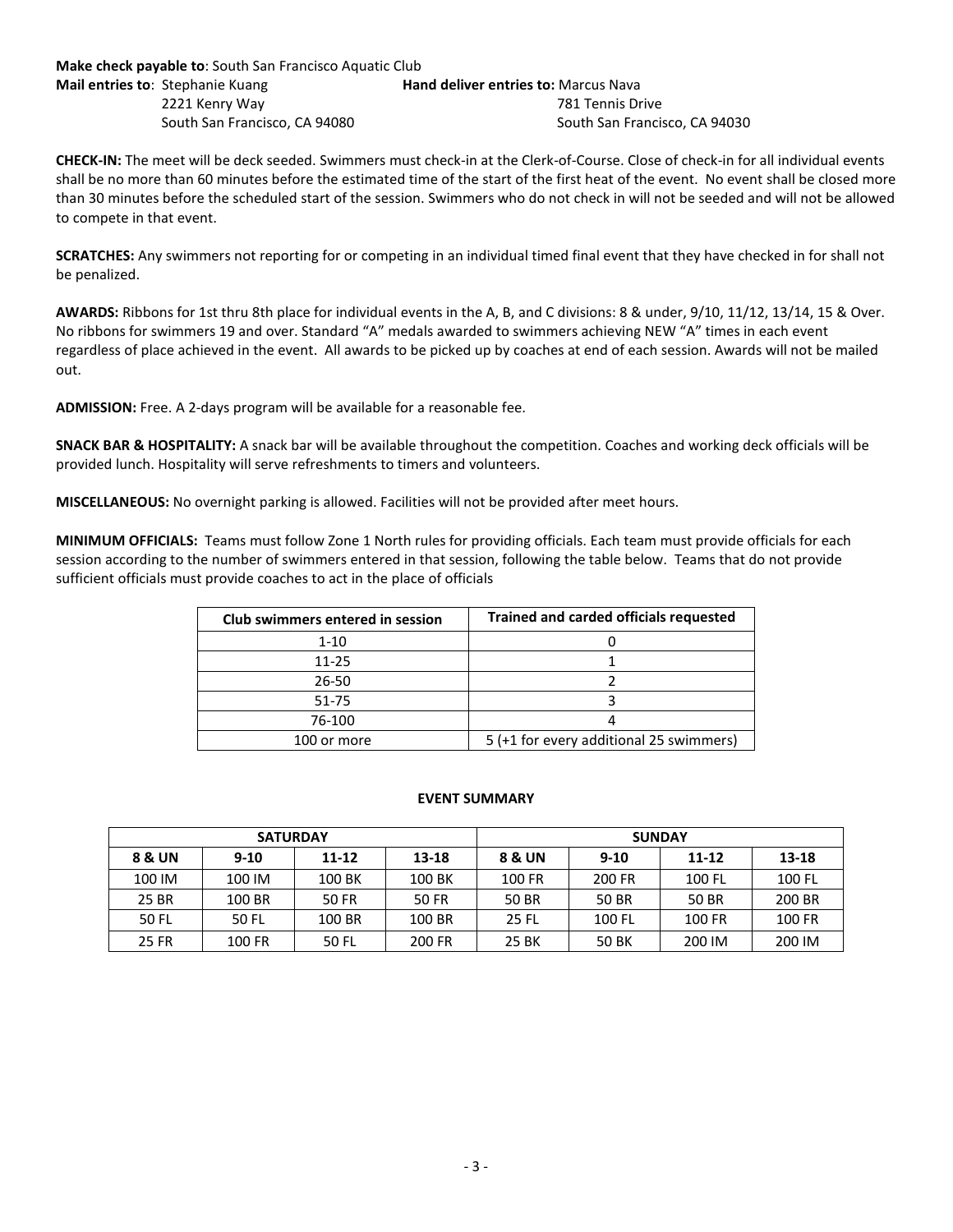| SATURDAY, SEPT. 20TH    |                  |              |  |                  |                      |    |  |  |  |  |
|-------------------------|------------------|--------------|--|------------------|----------------------|----|--|--|--|--|
| Event#                  | <b>Event</b>     | Event#       |  | Event#           | Event#               |    |  |  |  |  |
| 1                       | 9-10 100 I.M.    | $\mathbf{2}$ |  |                  | 11-12 100 Fly        | 50 |  |  |  |  |
| 3                       | 8-UN 100 I.M.    | 4            |  | 51               | <b>8-UN 100 Free</b> | 52 |  |  |  |  |
|                         | 11-12 100 Back   | 6            |  | 53               | 9-10 200 Free        | 54 |  |  |  |  |
| $\overline{\mathbf{z}}$ | 9-10 100 Breast  | 8            |  |                  | 11-12 50 Breast      | 56 |  |  |  |  |
| 9                       | 8-UN 25 Breast   | 10           |  | 57               | 8-UN 50 Breast       | 58 |  |  |  |  |
|                         | 11-12 50 Free    | 12           |  | 59               | 9-10 50 Breast       | 60 |  |  |  |  |
| 13                      | 9-10 50 Fly      | 14           |  |                  | 11-12 100 Free       | 62 |  |  |  |  |
| 15                      | 8-UN 50 Fly      | 16           |  | 63               | 8-UN 25 Fly          | 64 |  |  |  |  |
|                         | 11-12 100 Breast | 18           |  | 65               | 9-10 100 Fly         | 66 |  |  |  |  |
| 19                      | 9-10 100 Free    | 20           |  |                  | 11-12 200 IM         | 68 |  |  |  |  |
| 21                      | 8-UN 25 Free     | 22           |  | 69               | 8-Un 25 Back         | 70 |  |  |  |  |
|                         | 11-12 50 Fly     | 24           |  | 71               | 9-10 50 Back         | 72 |  |  |  |  |
| <b>SESSION B</b>        |                  |              |  | <b>SESSION B</b> |                      |    |  |  |  |  |
| 25                      | 11-12 100 Back   |              |  | 73               | 11-12 100 Fly        |    |  |  |  |  |
| 27                      | 13-14 100 Back   | 28           |  | 75               | 13-14 100 Fly        | 76 |  |  |  |  |
| 29                      | 15-O 100 Back    | 30           |  | 77               | 15-O 100 Fly         | 78 |  |  |  |  |
| 31                      | 11-12 50 Free    |              |  | 79               | 11-12 50 Breast      |    |  |  |  |  |
| 33                      | 13-14 50 Free    | 34           |  | 81               | 13-14 200 Breast     | 82 |  |  |  |  |
| 35                      | 15-O 50 Free     | 36           |  | 83               | 15-O 200 Breast      | 84 |  |  |  |  |
| 37                      | 11-12 100 Breast |              |  | 85               | 11-12 100 Free       |    |  |  |  |  |
| 39                      | 13-14 100 Breast | 40           |  | 87               | 13-14 100 Free       | 88 |  |  |  |  |
| 41                      | 15-O 100 Breast  | 42           |  | 89               | 15-O 100 Free        | 90 |  |  |  |  |
| 43                      | 11-12 50 Fly     |              |  | 91               | 11-12 200 IM         |    |  |  |  |  |
| 45                      | 13-14 200 Free   | 46           |  | 93               | 13-14 200 IM         | 94 |  |  |  |  |
| 47                      | 15-O 200 Free    | 48           |  | 95               | 15-O 200 IM          | 96 |  |  |  |  |

Use the following URL to find the time standards: <http://www.pacswim.org/swim-meet-times/standards>